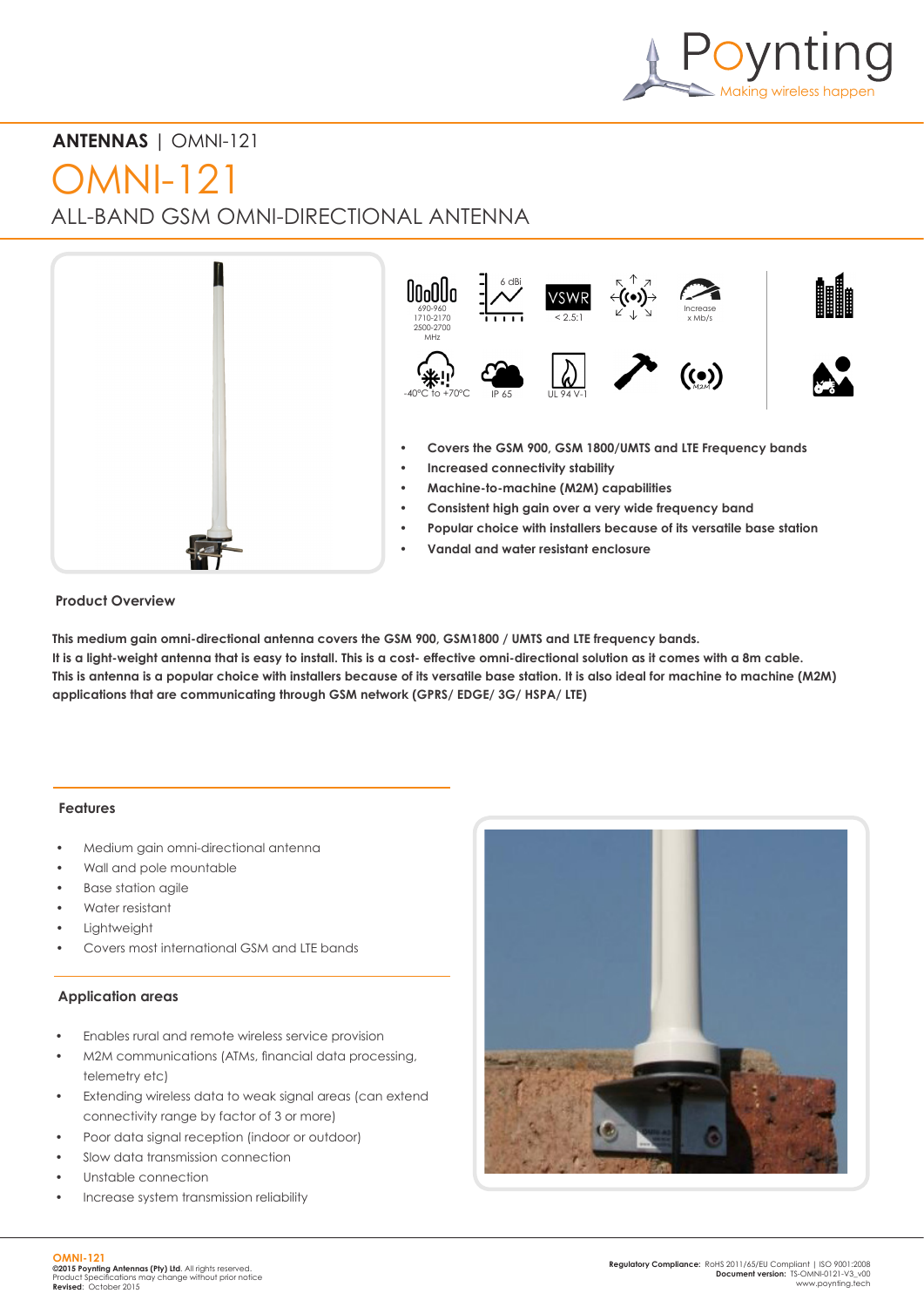#### **Frequency bands**

The OMNI-121 works on the 690 - 960 MHz, 1710 - 2170 and 2500 - 2700 MHz bands

this antenna works**Band 2 Band 4 Band 3 Band 1** 1710 - 2170 MHz 698 - 960 MHz  $2.3 - 2.5$  GHz 2.5 - 2.7 GHz **OMNI-121:** 3G - UMTS  $\frac{4G}{LTE}$ 4G/LTE GSM GSM 1700 GSM Wi-Fi 4G/LTE  $(USA)$  $3.5G - HSPA$ 900 Refurbished **GSM 1800** PCS  $&$  HSPA + Urban - Major **Bond CDMA2000 WCDMA** 2700 2800 2900 8000 ξ  $\tilde{S}$ 700 800 900 2000 2100 2200 2300 2400 500 2600 800 8 800 8

#### **Antenna Performance Plots**



**Voltage Standing Wave Ratio (VSWR)**

VSWR is a measure of how efficiently radio-frequency power is transmitted from a power source, through a transmission line, into a load. In an ideal system, 100% of the energy is transmitted which corresponds to a VSWR of 1:1.

The OMNI-121 delivers superior performance accross all bands with a VSWR of 2.5:1 or better.



Indicates the bands on which

#### **Gain\* in dBi**

6 dBi is the peak gain across all bands from 860 - 2700 MHz

| Gain @ 690 - 960 MHz:   | 4 dBi |
|-------------------------|-------|
| Gain @ 1710 - 2170 MHz: | 6 dBi |
| Gain@ 2500 - 2700 MHz:  | 4 dBi |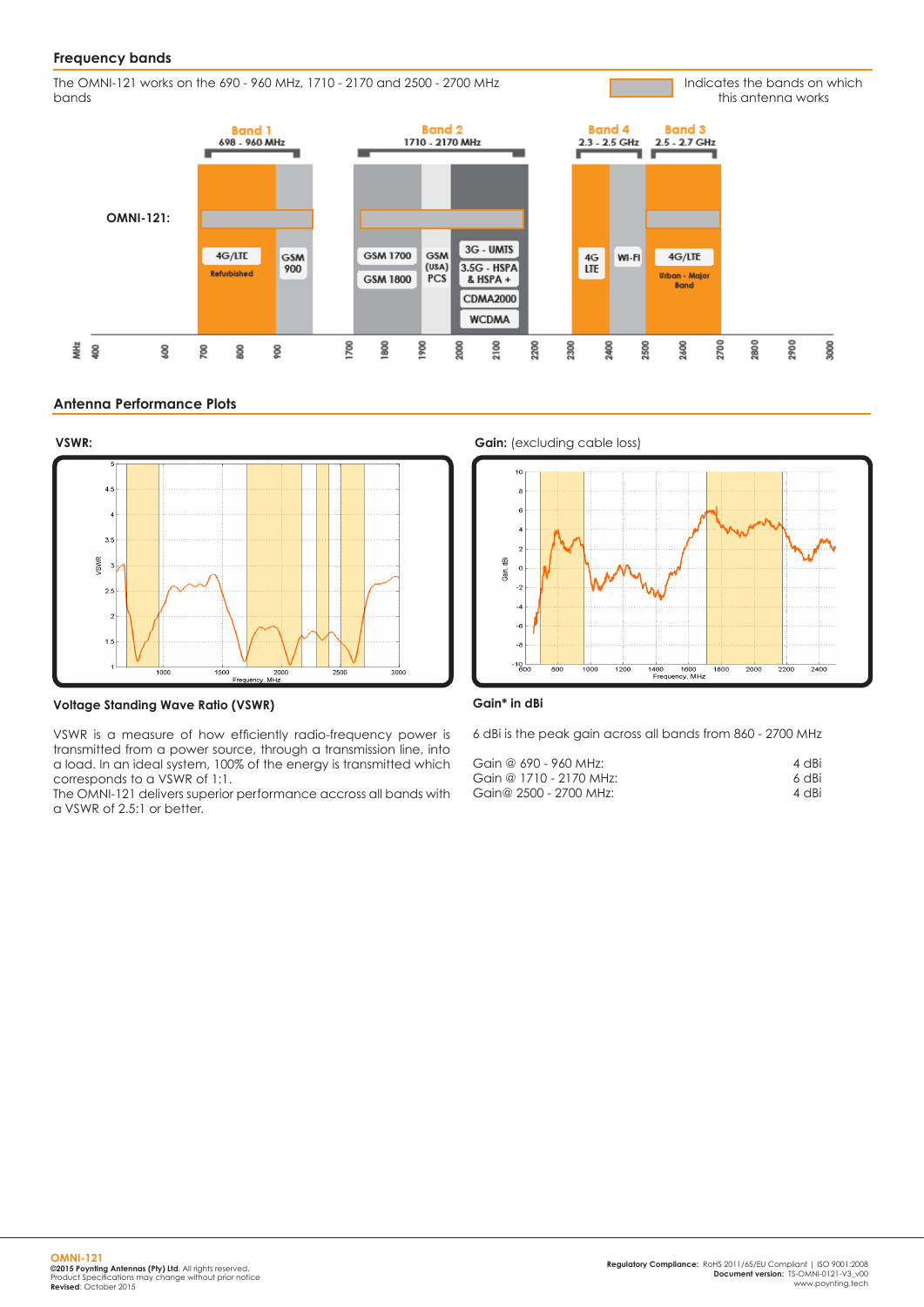

**H-Plane: 860 - 960 MHz H-Plane: 1700 - 2200 MHz**



#### **H-Plane: 2500 - 2700 MHz**